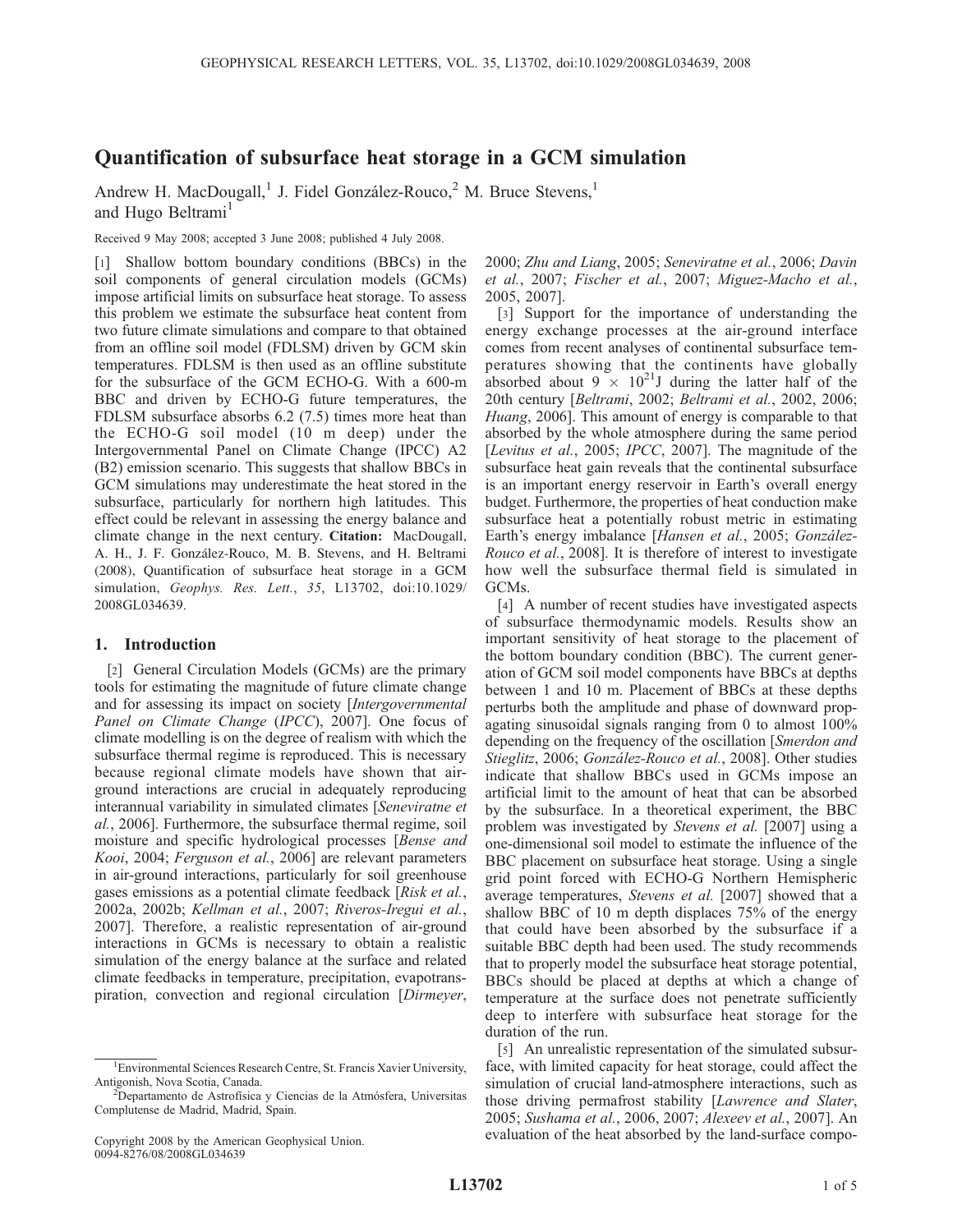nent of ECHO-G in Intergovernmental Panel on Climate Change (IPCC) scenario simulations was presented by González-Rouco et al. [2008] and discussed within the context of Stevens et al. [2007].

[6] In this study we compare for the first time the spatial distribution of the energy absorbed by the soil model in a GCM (the ECHO-G) to that of a finite difference landsurface model (FDLSM), driven by the GCM near-surface temperature output as a time varying upper boundary condition. Existing ECHO-G output from two 1000-year paleoclimatic forced simulations and two 110-year future simulations were used for the upper boundary condition. The future simulations were done under the IPCC Special Report on Emission Scenarios (SRES) A2 and B2 [Fischer-Burns et al., 2005; Zorita et al., 2005; Stevens et al., 2007; González-Rouco et al., 2008].

[7] The approach used here does not take into account potentially significant feedbacks between the land and the atmosphere (e.g. latent and sensible heat exchange, advection, evapotranspiration), but nonetheless the method should yield a good approximation of what the ECHO-G soil model component could have absorbed with a deep BBC. Here, we present the results from experiments that estimate the energy that a deeper GCM soil model component could absorb during the 21st century as determined from the ECHO-G A2 and B2 future climate projections. The FDLSM was initially run with a BBC at a depth comparable to the ECHO-G soil model (10 m) to verify that the two soil models are thermodynamically equivalent. The FDLSM was then reconfigured for a deep BBC and the experiment run for the 21st century. Results show that the deep FDLSM run globally captures 6.2 (7.5) times more energy than the ECHO-G soil model for the time period 1991-2100 CE under the A2 (B2) scenario. Under each scenario, the largest difference between the ECHO-G and deep FDLSM heat absorption occurs in high northern latitudes. These results suggest that shallow BBCs in GCMs prevent large amounts of heat from being stored in the subsurface. This effect could have relevance in assessing the magnitude of change in surface temperature in simulations of future climate.

## 2. Model Descriptions

[8] The GCM ECHO-G is a coupled climate model consisting of the atmospheric component ECHAM4, and the ocean component HOPE-G. ECHO-G has 1104 nonglaciated land-surface grid points, at a T30 resolution  $(3.75^{\circ}$  lat  $\times$  lon, or circa 300  $\times$  300 km at 45<sup>°</sup> lat). The glacial land-surface grid points are not included in subsequent analysis. The ECHO-G soil model has thermal properties that are spatially invariant, and five vertical layers that increase in thickness with depth to 9.834 m. The model uses a uniform thermal diffusivity of  $\kappa = 7.5 \times 10^{-7} \text{ m}^2 \text{s}^{-1}$ and heat capacity per unit volume of  $\rho_{g}C_{g} = 2.4 \times 10^{6}$  $\rm{Jm}^{-3} K^{-1}$  [Legutke and Voss, 1999].

[9] There exist two 1000-year forced simulations for the GCM ECHO-G and a control simulation with constant present-day forcing. The two millennium forced runs were produced with different initial conditions but the same forcing based on estimates of solar variability, greenhouse gas concentrations and stratospheric volcanic aerosols (FOR1 and FOR2, as labeled by González-Rouco et al. [2008]). The FOR1 simulation is used in this work and continues until the end of the 21st century under the IPCC A2 and B2 scenarios. For additional details and extensive model verification of the GCM ECHO-G see González-Rouco et al. [2008, and references therein].

[10] The FDLSM was originally designed to study snowground thermal interactions and the thermal regime of the subsurface. The only heat transfer mechanism in the simulated subsurface is assumed to be heat conduction; latent heat effects and freeze/thaw events are neglected. Both the thermophysical properties of the simulated subsurface and the upper and lower boundaries of the model need to be prescribed. The lower boundary condition can be placed at a specific depth and constrained by either constant temperature or heat flux [Goodrich, 1982; Stevens et al., 2007]. For this study we used a zero flux BBC as in the ECHO-G soil model. FDLSM has a discretization error of approximately 2%.

#### 3. Analysis

[11] The change in subsurface heat storage within the GCM ECHO-G for the 21st century was calculated using the simulated soil temperatures from the five layers of the soil model component. The heat content was calculated for every time step at monthly resolution for each grid point over all continental areas as in work by *González-Rouco et* al. [2008]:

$$
Q_s = \rho_g C_g \sum_{i=1}^5 T(i) \Delta z(i), \qquad (1)
$$

where  $Q_s$  is the subsurface heat storage in Jm<sup>-2</sup>,  $\rho_g C_g$  is the volumetric heat capacity in  $\text{Jm}^{-3}\text{K}^{-1}$ , T is temperature of the layer in K and  $\Delta z$  is the thickness of the layer in m. The change in subsurface heat storage was estimated as the difference in total heat between the first and the last time step in the ECHO-G soil model future scenario output. This process was repeated for all of the continental grid points in ECHO-G under both the A2 and B2 scenario simulations.

[12] The FDLSM was used first with a zero flux BBC placed at a depth of 10 m with thermal properties identical to those of the ECHO-G soil model. The model was reconfigured with a deep BBC (600 m depth) and thermal properties identical to those used in ECHO-G in the top 10 m and those of rock below 10 m. For the rock layer the thermal properties were  $\kappa = 1 \times 10^{-6}$  m<sup>2</sup> s<sup>-1</sup> and  $\rho_g C_g =$  $3 \times 10^6$  m<sup>-3</sup> K<sup>-1</sup> [Cermak and Rybach, 1982]. For two different homogeneous media, the relationship between heat storage and thermal properties is given by:

$$
Q_1 = \frac{\rho_1 C_1 \sqrt{\kappa_1}}{\rho_2 C_2 \sqrt{\kappa_2}} Q_2, \tag{2}
$$

where Q is heat storage  $(Jm^{-2})$ ,  $\rho C$  is volumetric heat capacity (Jm<sup>-3</sup> K<sup>-1</sup>), and  $\kappa$  is thermal diffusivity (m<sup>2</sup> s<sup>-1</sup>) of medium 1 or 2, as subscripted. It is therefore possible to scale the quantitative results of this work to a different set of thermal properties by applying equation (2).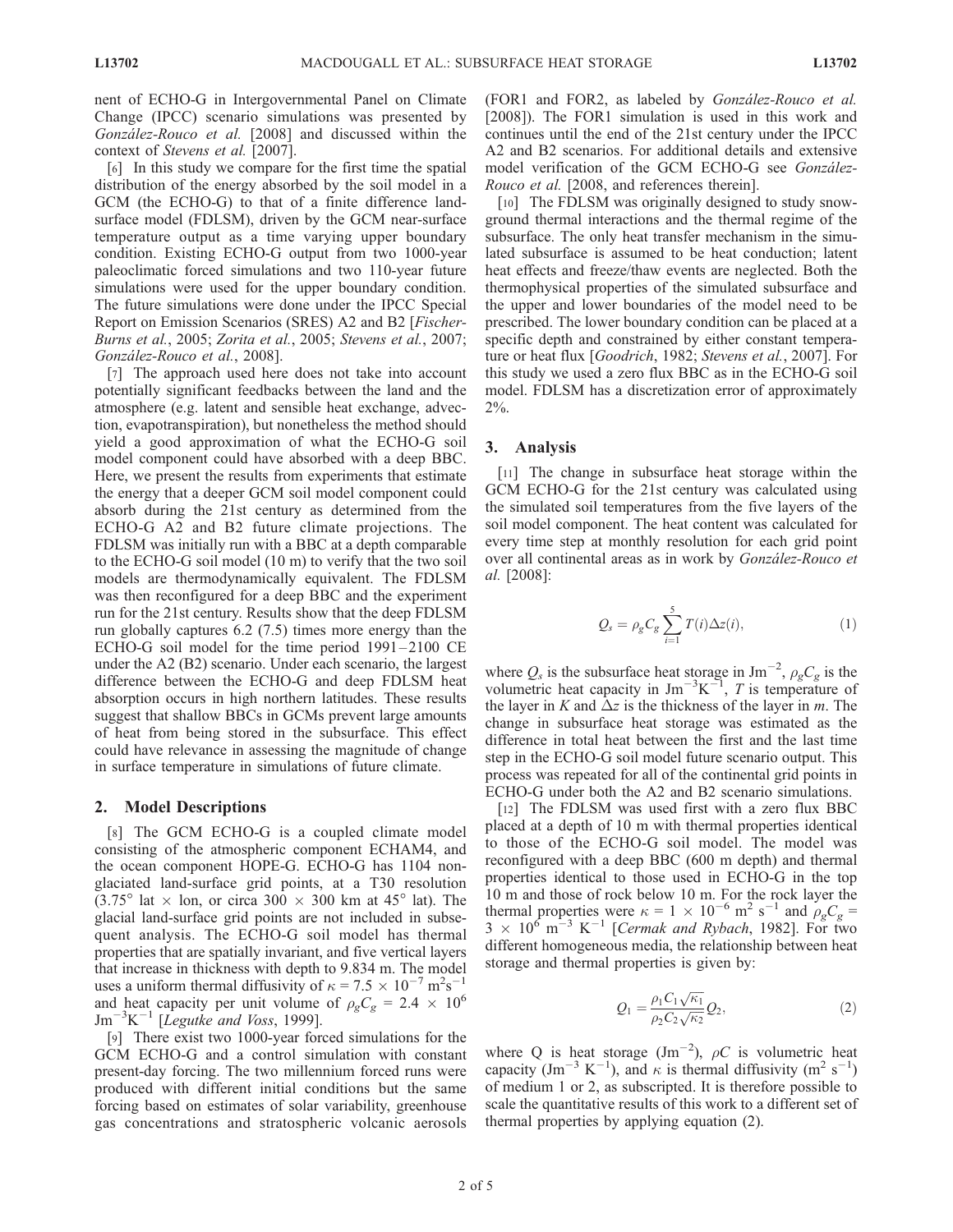[13] A BBC depth of 600 m is well beyond the  $150-$ 200 m depth [Stevens et al., 2007] recommends for centennial simulations. In both FDLSM configurations the temperatures from the shallowest layer of the ECHO-G soil model were used as the time varying upper boundary condition of the FDLSM.

[14] The original thermal state of the subsurface at each grid point is an isothermal temperature profile, set to the mean temperature of the shallowest layer of the ECHO-G soil model for the 1000–1990 CE simulation. The FDLSM was allowed to spin-up for 1000 years using the FOR1 simulation as the upper boundary condition. At the end of the spin-up period the temperature-depth profile produced was used as the initial condition for the 1991–2100 CE future simulation. This procedure was used for all the 21st century simulations considered here. The ECHO-G A2 and B2 scenario simulations were used at each grid point in nonglaciated continental areas as the time varying upper boundary condition for the FDLSM. At the end of this interval the FDLSM yields the final subsurface thermal state.

[15] The subsurface heat storage in the FDLSM was estimated by the Riemann sum of the subsurface temperatures given by:

$$
Q_s = \Delta z \sum_{i=1}^{d-1} \frac{(T(i) + T(i+1))}{2} C_v(i), \tag{3}
$$

where  $Q_s$  is the subsurface heat storage in Jm<sup>-2</sup>, d is the total number of nodes in the profile,  $C_v$  is the volumetric heat capacity in Jm<sup>-3</sup> K<sup>-1</sup>, T is the temperature of the layer in K and  $\Delta z$  is the inter-nodal spacing in m.

[16] The total heat storage was calculated as the difference between the final and initial subsurface thermal states from the 1991 –2100 simulation. The above experiments were conducted for both the A2 and B2 scenarios. The results for the A2 (B2) scenario are detailed in the next section and shown in Table 1 and in Figures 1a, 1b, and 1c (Table 1 and in Figures 1d, 1e, and 1f).

## 4. Results and Discussion

[17] The change in  $Q_s$  in the ECHO-G A2 scenario simulation for the 21st century is shown in Figure 1a [González-Rouco et al., 2008] and for the B2 scenario in Figure 1d. The A2 scenario global mean heat gain is  $1.25 \times$  $10^8$  Jm<sup>-2</sup> and the total cumulative continental heat gain is  $1.58 \times 10^{22}$  J (see Table 1 for details.) This quantity of heat is on the same order as the heat gained by the continental land surface during the second half of the 20th century (0.9  $\times$  $10^{22}$  J) [*Beltrami*, 2002]. Considering the large increase in global average temperature relative to the change during the 20th century in the ECHO-G A2 simulation, the subsurface would be expected to absorb far more heat during the 21st century than during the 20th century.

[18] The mean change in  $Q_s$  simulated by the FDLSM with a 10 m BBC under the A2 scenario is estimated to be  $1.3 \times 10^8$  Jm<sup>-2</sup> and the total cumulative continental heat gain is  $1.6 \times 10^{22}$  J (see Table 1). Shown in Figure 1b for the A2 scenario and Figure 1e for the B2 scenario is the ratio of the ECHO-G subsurface heat and subsurface heat from the 10 m BBC FDLSM experiment; the frequency distribution of the grid point specific ratios is shown in the inset. The ratios under A2 range from 0.91 to 1.11, with a mean of 1.00 and a standard deviation of 0.027. These ratios are very close to unity considering the FDLSM's 2% computation error and the different algorithms used in the two models.

[19] Overall the ECHO-G soil model and FDLSM with a 10 m BBC have nearly identical changes in heat over the 21st century (see Figures 1b and 1e). With this agreement in the top 10 m of the subsurface it is reasonable to assume that the behaviour of the FDLSM remains stable at greater depths, such that the FDLSM can be used as an offline tool for carrying out experiments that would otherwise not be possible because of computational and budgetary restrictions. In this study we used the FDLSM to estimate the potential subsurface heat storage of a GCM simulation with a deep BBC.

[20] The mean change in  $Q_s$  simulated by a FDLSM with a deep BBC under the A2 scenario is estimated to be 7.8  $\times$  $10^8$  Jm<sup>-2</sup> and total cumulative continental heat gain is 9.8  $\times$  $10^{22}$  J (see Table 1). This total continental heat gain is 6.2 (7.7) times that absorbed by the subsurface of the GCM ECHO-G under the A2 (B2) scenario.

[21] The spatial distribution of subsurface heat accumulation was broadly similar for all of the models under the A2 scenario, but with large differences in the magnitude of heat accumulation between the shallow BBC runs and the FDLSM with a deep BBC. The most notable pattern is that the largest heat accumulation occurs in the high northern latitudes, particularly in Eurasia. Also of note is the area of less intense heat accumulation over the pacific coast of North America and a general trend for low precipitation regions to have higher heat accumulation than surrounding areas.

[22] Shown in Figure 1g is the timeseries of total continental subsurface heat accumulation as simulated by ECHO-G and the deep FDLSM experiment, for both the A2 and B2 scenarios. The difference between the ECHO-G subsurface heat accumulation and that of the FDLSM experiment under the A2 scenario is 13 times larger than the difference in subsurface heat storage between the A2 and B2 scenarios in the ECHO-G soil model. This demonstrates that the BBC position is more important in determination of subsurface heat storage than the choice of future emissions scenario, as suggested by González-Rouco et al. [2008]. The difference in the magnitude of heat absorbed by ECHO-G's soil model and the deep FDLSM under the A2 scenario (8.2  $\times$  10<sup>22</sup> J) is quite significant within the context of Earth's energy budget. Over the period 1955 – 2003 CE the oceans absorbed an estimated  $14.2 \times 10^{22}$  J, while the atmosphere absorbed  $0.5 \times 10^{22}$  J [Levitus et al., 2005; IPCC, 2007].

[23] Clearly, if even a small portion of the heat that could have been stored in the ground was redirected to the atmosphere, simulated energy budgets, land surface, and biogeochemical processes could be affected. Of particular concern is the possible effect on simulated permafrost degradation, as the largest differences between ECHO-G heat storage and heat storage in the deep FDLSM experiment occur at high northern latitudes as shown in Figures 1c and 1f. We cannot calculate the exact amount nor the destination of heat that could have been stored in the subsurface because of the absence of GCM feedback mechanisms, which are not included in our first order estimates.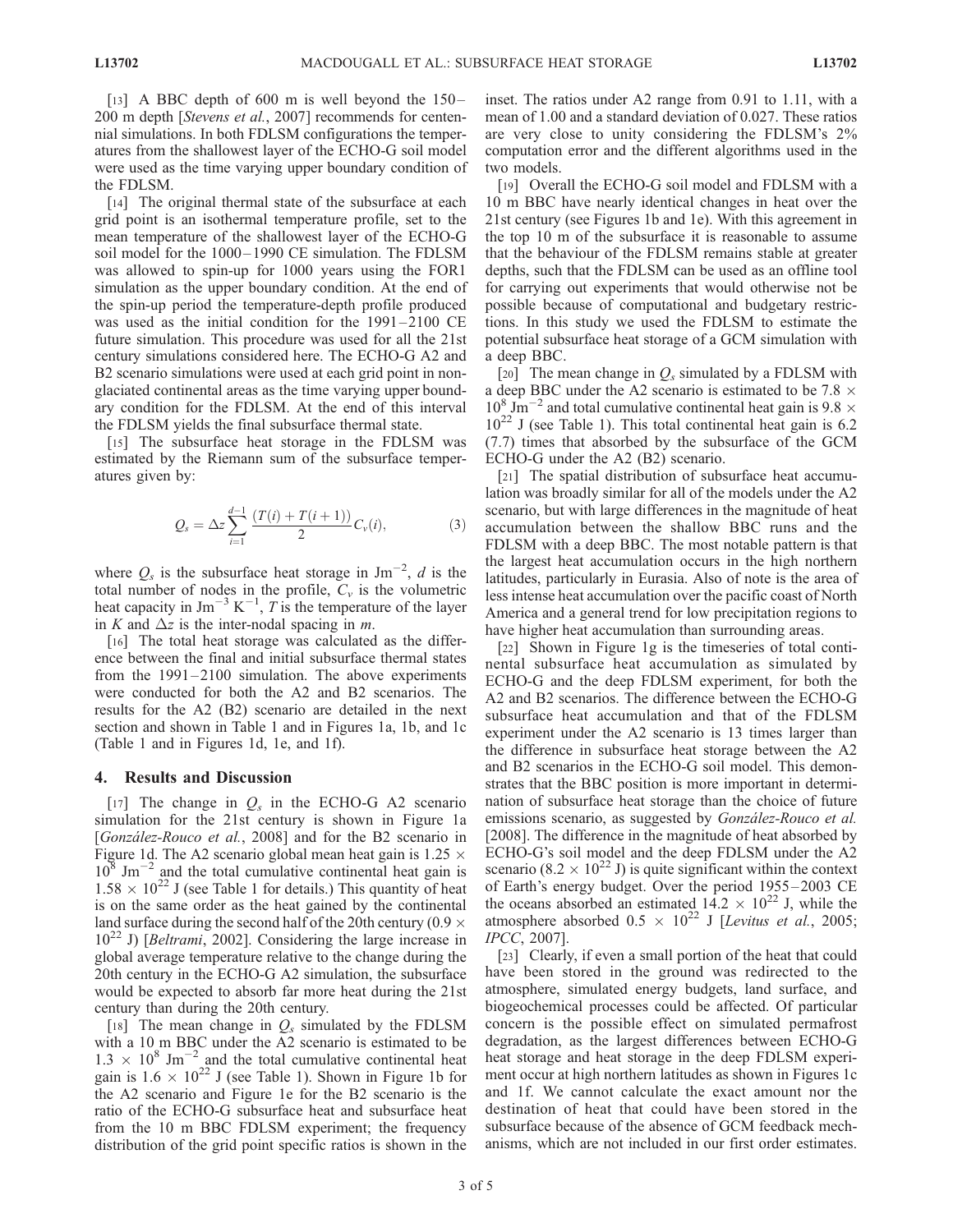

Figure 1. (a) Change in ECHO-G subsurface heat storage during the 21st century for the IPCC A2 emission scenario simulation. (b) Ratio between heat storage for ECHO-G and the FDLSM for A2. Inset: Frequency distribution of the grid point to grid point ratio of ECHO-G and 10 m FDLSM. (c) Difference in heat between the deep FDLSM experiment and ECHO-G under A2. (d, e, and f) Same as Figures 1a, 1b, and 1c, respectively, but for B2. (g) Total continental accumulation of subsurface heat (units of  $10^{22}$  J) for respective scenarios and experiments. Units are  $10^{8}$ J/m<sup>2</sup> for Figures 1a, 1c, 1d, and 1f.

2040

Years

2060

2080

2100

2000

2020

Underestimation of subsurface heat storage due to shallow BBC placements is likely not specific to ECHO-G, which in fact has the deepest BBC among its generation of GCMs and as such it should be taken as the best case scenario.

# 5. Conclusions

[24] When driven by ECHO-G near-surface temperatures and using the same BBC depth as the ECHO-G soil model, the FDLSM can reproduce the heat absorbed by ECHO-G's subsurface such that it can be used as a subsurface proxy in further offline experiments. Given a deep BBC depth, the FDLSM absorbed 6.2 (7.7) times as much heat as the subsurface of ECHO-G under the A2 (B2) scenario. The difference between the heat absorbed by the subsurface of ECHO-G and the FDLSM with a deep BBC is the most extreme at northern high latitudes; these results may therefore be relevant to the simulation of permafrost degradation in the